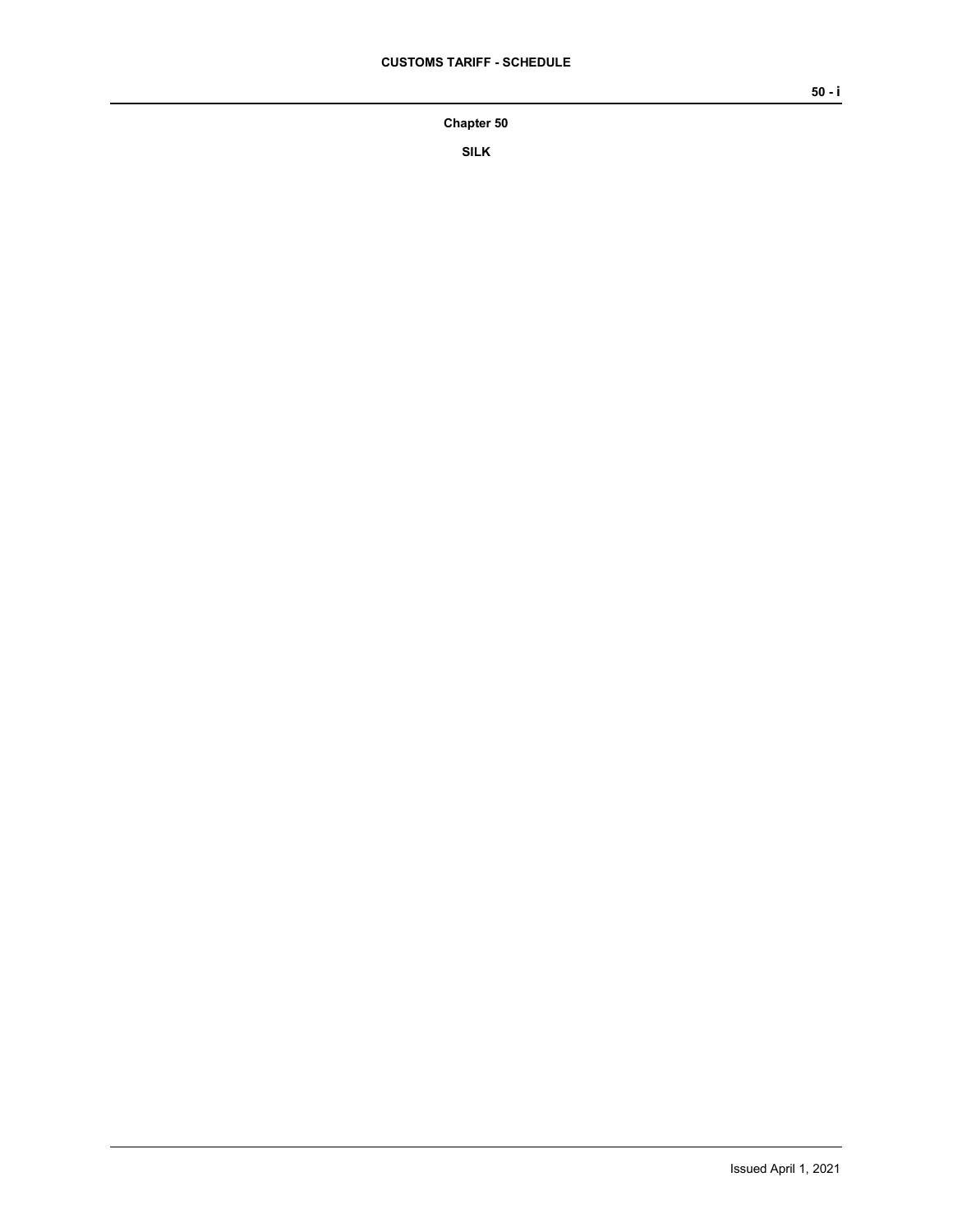## **CUSTOMS TARIFF - SCHEDULE**

| <b>Tariff</b><br>Item | SS | <b>Description of Goods</b>                                                                             | Unit of<br>Meas. | <b>MFN</b><br><b>Tariff</b> | Applicable<br><b>Preferential Tariffs</b>                                                                                |
|-----------------------|----|---------------------------------------------------------------------------------------------------------|------------------|-----------------------------|--------------------------------------------------------------------------------------------------------------------------|
|                       |    | 5001.00.00 00 Silk-worm cocoons suitable for reeling.                                                   | <b>KGM</b>       | Free                        | LDCT, GPT, UST, MXT,<br>CIAT, CT, CRT, IT, NT,<br>SLT, PT, COLT, JT,<br>PAT, HNT, KRT, CEUT,<br>UAT, CPTPT,<br>UKT: Free |
|                       |    | 5002.00.00 00 Raw silk (not thrown).                                                                    | KGM              | Free                        | LDCT, GPT, UST, MXT,<br>CIAT, CT, CRT, IT, NT,<br>SLT, PT, COLT, JT,<br>PAT, HNT, KRT, CEUT,<br>UAT, CPTPT,<br>UKT: Free |
|                       |    | 5003.00.00 00 Silk waste (including cocoons unsuitable for reeling, yarn waste and<br>garnetted stock). | KGM              | Free                        | LDCT, GPT, UST, MXT,<br>CIAT, CT, CRT, IT, NT,<br>SLT, PT, COLT, JT,<br>PAT, HNT, KRT, CEUT,<br>UAT, CPTPT,<br>UKT: Free |
|                       |    | 5004.00.00 00 Silk yarn (other than yarn spun from silk waste), not put up for retail<br>sale.          | <b>KGM</b>       | Free                        | LDCT, GPT, UST, MXT,<br>CIAT, CT, CRT, IT, NT,<br>SLT, PT, COLT, JT,<br>PAT, HNT, KRT, CEUT,<br>UAT, CPTPT,<br>UKT: Free |
|                       |    | 5005.00.00 00 Yarn spun from silk waste, not put up for retail sale.                                    | <b>KGM</b>       | Free                        | LDCT, GPT, UST, MXT,<br>CIAT, CT, CRT, IT, NT,<br>SLT, PT, COLT, JT,<br>PAT, HNT, KRT, CEUT,<br>UAT, CPTPT,<br>UKT: Free |
|                       |    | 5006.00.00 00 Silk yarn and yarn spun from silk waste, put up for retail sale; silk-worm<br>gut.        | KGM              | Free                        | LDCT, GPT, UST, MXT,<br>CIAT, CT, CRT, IT, NT,<br>SLT, PT, COLT, JT,<br>PAT, HNT, KRT, CEUT,<br>UAT, CPTPT,<br>UKT: Free |
| 50.07                 |    | Woven fabrics of silk or of silk waste.                                                                 |                  |                             |                                                                                                                          |
|                       |    | 5007.10.00 00 - Fabrics of noil silk                                                                    | <b>KGM</b>       | Free                        | LDCT, GPT, UST, MXT,<br>CIAT, CT, CRT, IT, NT,<br>SLT, PT, COLT, JT,<br>PAT, HNT, KRT, CEUT,<br>UAT, CPTPT,<br>UKT: Free |